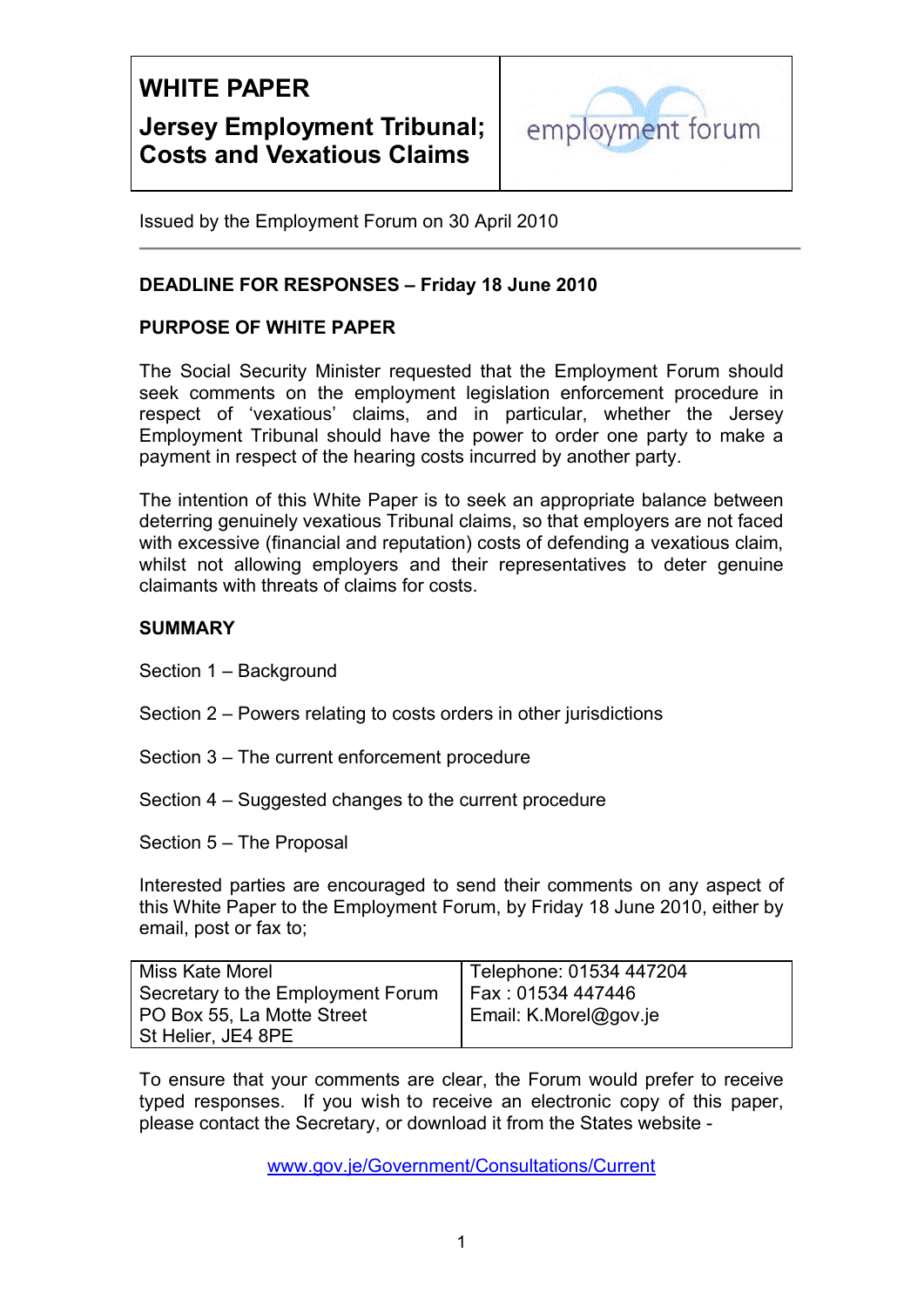

### **SECTION 1 - Background**

The following terms will be used in this White Paper;

 payment in respect of the hearing costs incurred by another party. This may costs and costs ordered against a representative. Jersey's Employment A **"costs order"** may be made by an Employment Tribunal (in the UK and Isle of Man), at the request of one party to an employment dispute. The Tribunal may make an order requiring a claimant or a respondent to make a include the cost of legal representation, preparation time for an unrepresented party, certain expenses of the parties and witness, government administration Tribunal does not have the power to order a party to pay costs associated with the hearing.

The term **"vexatious"** claim is often used as a 'catch-all' term to refer to employees lodging claims that have little chance of success, that have no merit, that have been made maliciously, or with no intention of defending the case at the Tribunal hearing.

This paper will use the term vexatious to refer to the grounds on which the Royal Court may strike out a claim (in accordance with the Royal Court Rules 2004);

- a) it discloses no reasonable cause of action or defence
- b) it is scandalous, frivolous or vexatious;
- c) it may prejudice, embarrass or delay the fair trial of the action, or �
- d) it is otherwise an abuse of the process of the Court.

The Forum would emphasize that it is important to be clear on the definition of 'vexatious' as truly vexatious claims are rare. A large number of employers consider the complaint/s made against them by former employees to be totally without merit. Likewise, most employees genuinely believe that they have a grievance against their former employer.

### **Previous Employment Forum Recommendation**

In 2001, the former Employment and Social Security Committee approved, in principle, an early recommendation from the Employment Forum which set out an enforcement procedure for the proposed new employment legislation.

The Forum recommended the setting up of an Employment Tribunal that would hear individual and collective employment disputes. The Forum proposed that legal representation at hearings should be permissible, but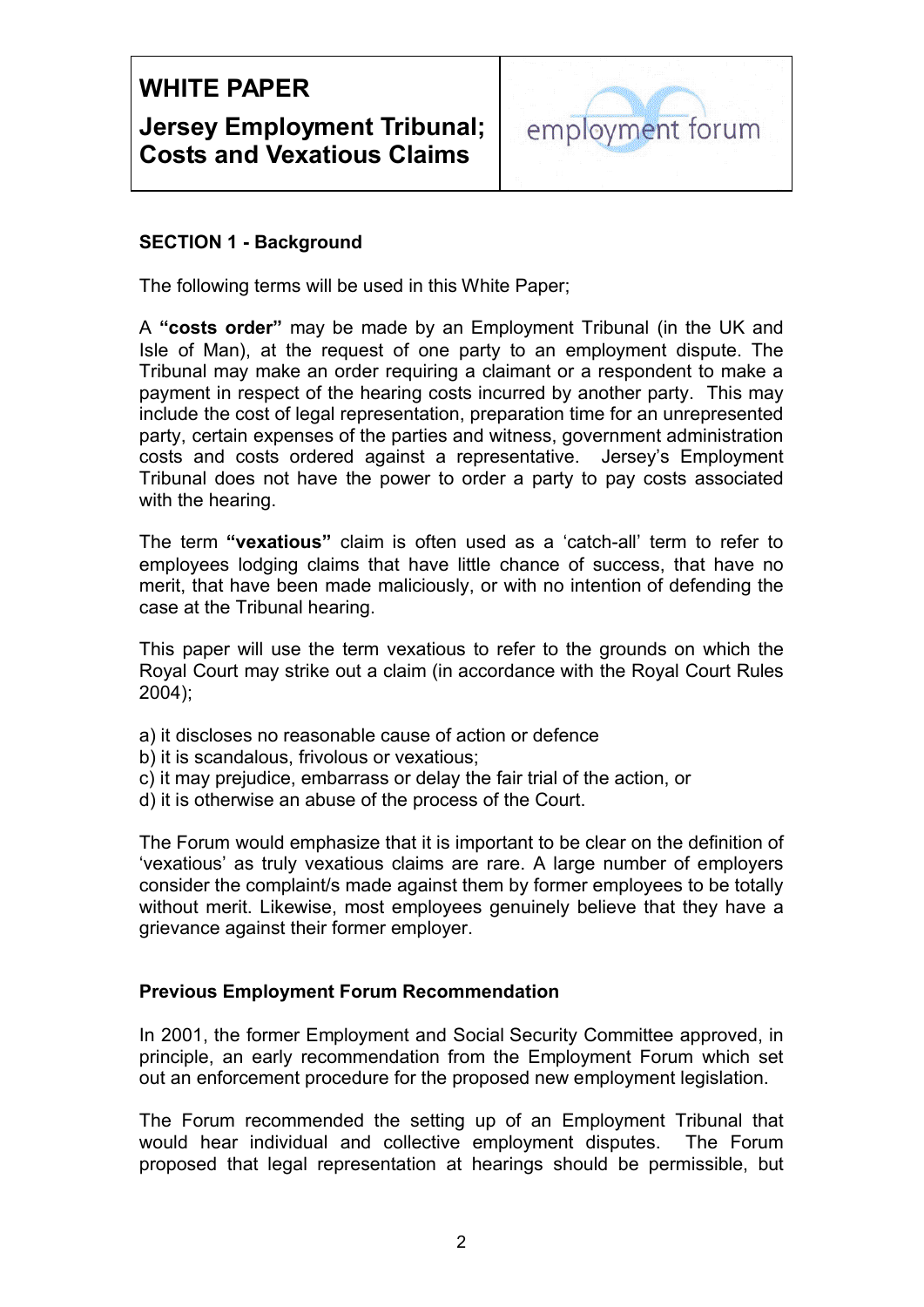

should not be not encouraged, in order to promote a non-legalistic and straightforward approach.

The Forum recommended that, as in the United Kingdom and Guernsey, costs of legal representation should not be awarded in any hearings, however costs could be recoverable in exceptional circumstances, such as, when claimant is thought to have brought a vexatious claim, or if a party has failed to comply reasonably with any request of the Tribunal.

The Forum made no recommendation as to whether there should be a limit to any costs recoverable and suggested that the advice of the Law Draftsman be sought, as well taking into account the outcome of an imminent UK Government review which was intended to promote conciliation and reduce litigation. The UK review had suggested that charges be introduced for the lodging of an employment tribunal application (which was strongly opposed by trade unions and voluntary sector organisations and was subsequently not introduced), and that the use and size of awards of costs should be increased in certain circumstances (see more details on the UK below).

Jersey's employment legislation was drafted to include the power for the Social Security Minister to make Orders in respect of Tribunal proceedings, including the power to make an Order for the award of costs or expenses. It was decided prior to enactment of the Employment Law that Orders would not be made in respect of Tribunal proceedings until the Tribunal was up and running and had established its own procedures regarding hearings (having regard to UK precedent). It was intended that these procedures could be formalised in law at a later stage, as required, rather than imposing potentially inappropriate legislation.

### **Representations to the Social Security Minister**

Representatives of the hospitality industry have expressed strong concerns to the Social Security Minister over the past three years about the implications of the lack of the power to award costs to parties. The Minister decided that the Forum should consider whether the Employment Tribunal should have this additional power and (with the permission of the author(s)), the Minister has shared the concerns of that industry with the Forum, as summarised below.

Members of the Jersey Hospitality Association are concerned about "continuous vexatious claims made by employees" because they feel that claims are easily facilitated by the Employment Tribunal and JACS as both services are biased to the employee, leading a lack of confidence in the system and members sometimes being disinclined to use the services of JACS.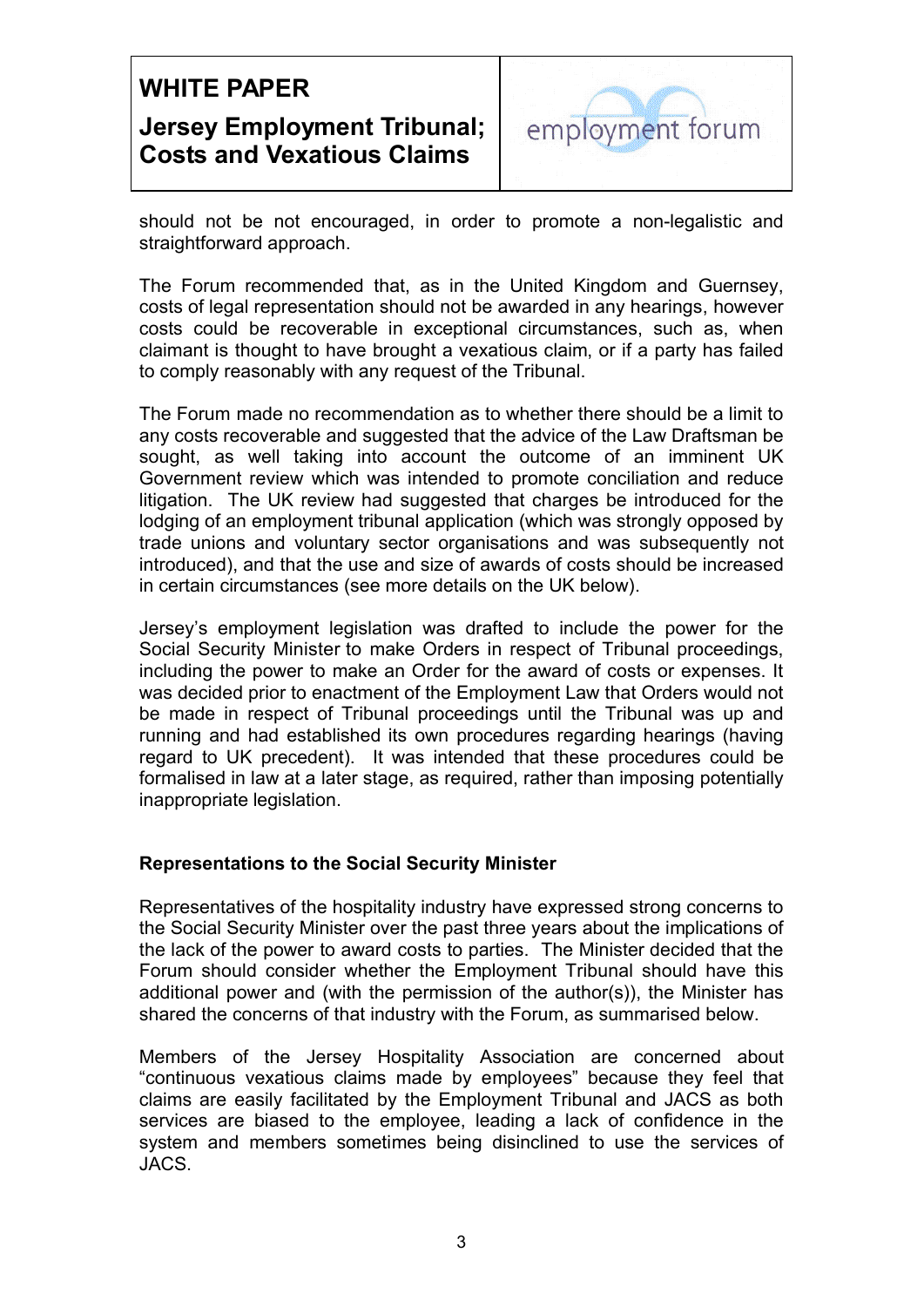

 Association believes that a similar situation exists within other industries. This The Jersey Hospitality Association has stated that it is mindful of the percentage of claims that seem attributable to that industry; however the focus on the hospitality industry as failing in its employment administration is thought to have brought unwelcome publicity to the industry, without any reference to employees taking advantage of Law for financial gain; as one employer has described it, 'an employee cash machine'. The industry has stated that it 'is not prepared to accept the situation where perfectly good employers are dealt with, quite publicly, for erroneous and vexatious issues.'

 more. One hospitality employer has noted that employees may have become aware that there is a potential financial benefit to be gained from making a spurious claim as some employers in that industry are members of insurance schemes that prefer to offer employees settlements as a compromise agreement, rather than fight a Tribunal case which could cost substantially

The Association recognises that the Employment Law has been amended to enable the Tribunal to reduce an award to an employee if it is found that the employee has contributed to their dismissal; the law now provides that the Tribunal may reduce an unfair dismissal award where the conduct of the employee has contributed directly to the dismissal; where, in advance of the hearing, the employee has rejected an offer from the employer for the maximum amount the Tribunal could award if it found the dismissal to be unfair; and the Tribunal may take into account other just and equitable circumstances that merit a reduced award.

has dogged our administration function.' However, the Association considers that if there is to be a genuine effort to build confidence in the service, it is necessary to give serious consideration to empowering the Tribunal to award costs against an employee if necessary. One member commented that this would 'go some considerable way to discouraging vexatious claims on the part of employees which, in many cases

The Minister considers that it is essential that the Forum independently considers representations from stakeholders in order to seek an appropriate balance between deterring genuinely vexatious claims without deviating from the purpose of the Employment Tribunal; to provide a non legalistic forum that is accessible to all employees and employers.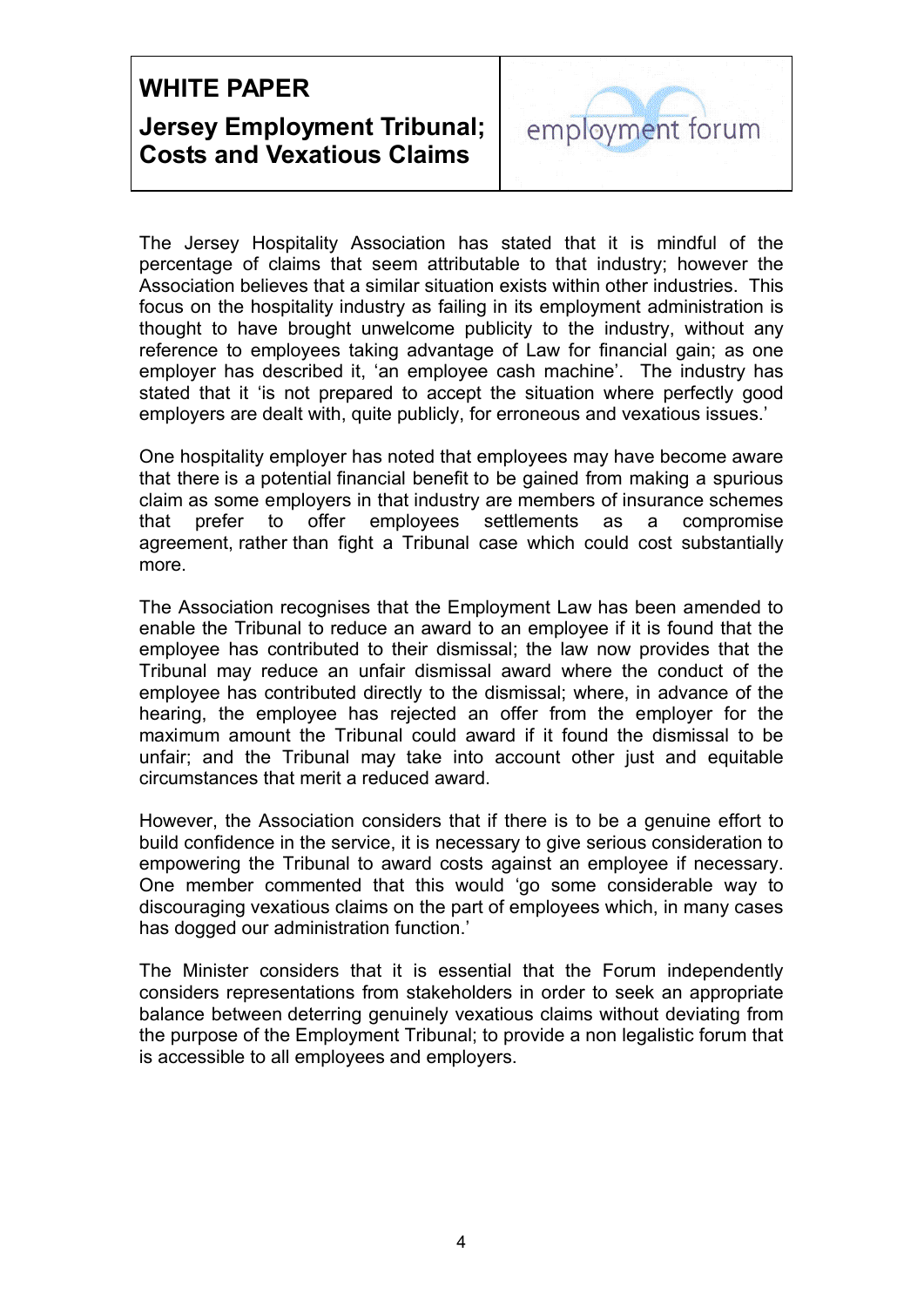

### **SECTION 2 - Powers relating to costs orders in other jurisdictions**

### **Isle of Man**

Applications for costs are very rare in the Isle of Man. It is thought that this may be due to the limited circumstances in which such an application may be considered by the tribunal. The Isle of Man's 2008 Employment Tribunal Rules establish the general principle that a costs order will not normally be made in any proceedings. The tribunal may however consider making an order for costs:

- 1. against a party who has acted vexatiously, abusively, disruptively or otherwise unreasonably, in bringing or conducting the proceedings (whether personally or through a representative).
- 2. where costs were incurred as a result of a full hearing or a pre-hearing review being postponed or adjourned, against a party who has not complied with an order.
- 3. against or in favour of a respondent who has not had a response accepted, relating to any part that he has taken in the proceedings.

There are three ways in which a costs order against a party can be determined:

- the tribunal may specify the sum payable, up to a maximum of £500;
- the parties may agree the sum payable between themselves;

• the tribunal may order the costs to be determined by way of detailed assessment in the High Court (e.g. where costs exceed £500).

opportunity to make representations as to why an order should not be made. Applications for costs generally only arise where one of the parties is legally represented. The party against whom the costs order is to be made has the The tribunal is required to take into account a party's ability to pay when determining whether or not to make a costs order against him and in setting the amount and must provide written reasons for making a costs order, if requested to do so.

In some circumstances the tribunal may make a "wasted costs order" against a party's representative, requiring the representative to pay the costs incurred by any party (including his own client) as a result of the representative's misconduct. The rules exclude any representatives who are not acting for profit with regard to the proceedings (e.g. a CAB adviser).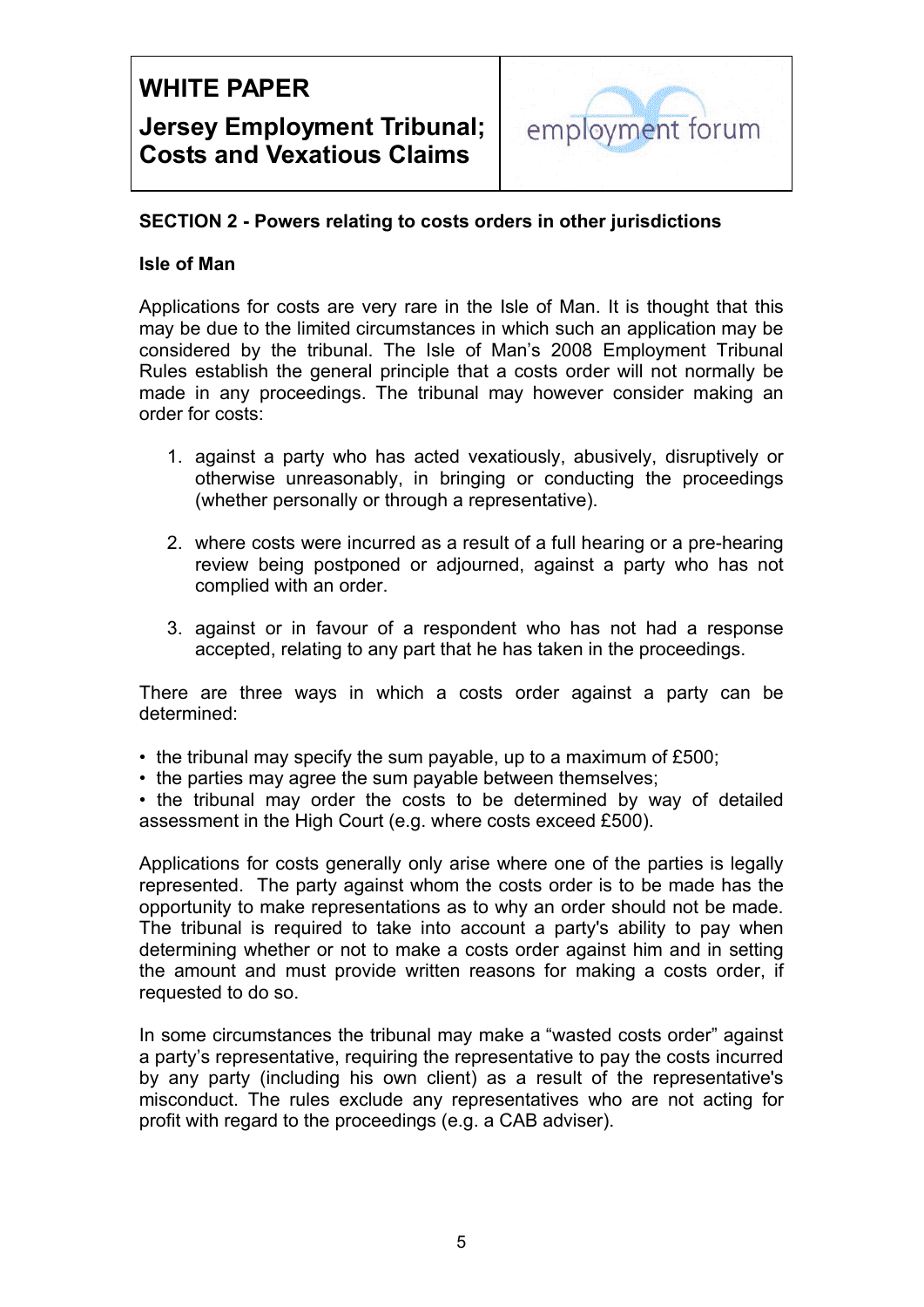

"Wasted costs" are costs incurred by a party as a result of any improper, unreasonable or negligent act or omission on the part of any representative; or where there has been such an act or omission after the costs were incurred and the tribunal considers it unreasonable for that party to pay them. The representative has the opportunity to make representations as to why an order should not be made and the tribunal may take into account the representative's ability to pay.

Statistics on the number and value of costs orders are not kept by the Isle of Man Tribunals Service as instances are so rare. Approximately one or two orders for costs are made each year. In addition, approximately one or two applications for costs per year are refused by the tribunal.

In 2009, costs were ordered in only one very complex and unusual case. Costs of £1,000 were ordered to be paid jointly by two employees who brought claims jointly against their former employer. The employer had argued that evidence brought by the employees could have been brought earlier and the tribunal agreed. There were a small number of other applications for costs during 2009 but none were successful. Applications for costs have not increased since the rules were changed in 2008, which for example, introduced the ability to make costs orders against representatives.

### **UK**

As in the Isle of Man, UK employment tribunals have the discretion to order costs where it is of the opinion that the party (in bringing the proceedings) or the party or their representative (in conducting proceedings) has acted vexatiously, abusively, disruptively or otherwise unreasonably, or that the bringing or conducting of proceedings has been misconceived **and** the tribunal considers that it would be appropriate for the paying party to pay costs to the receiving party in those circumstances.

A claim may be regarded as "vexatious" if, for example, it is brought by an employee simply to spite his or her employer. Similarly, a claim may be regarded as "misconceived" if it has no reasonable prospect of success. As regards what is "unreasonable" conduct, tribunals have a wide discretion in determining whether this test has been met. There is, for example, no requirement for the tribunal to identify a link between the conduct of the paying party and any costs actually incurred by the receiving party.

A costs award can be made to cover legal costs for parties who were legally represented at the time the case was heard. A preparation time award covers time spent preparing for a case for a party who isn't legally represented. Wasted costs orders are made directly against a paid representative on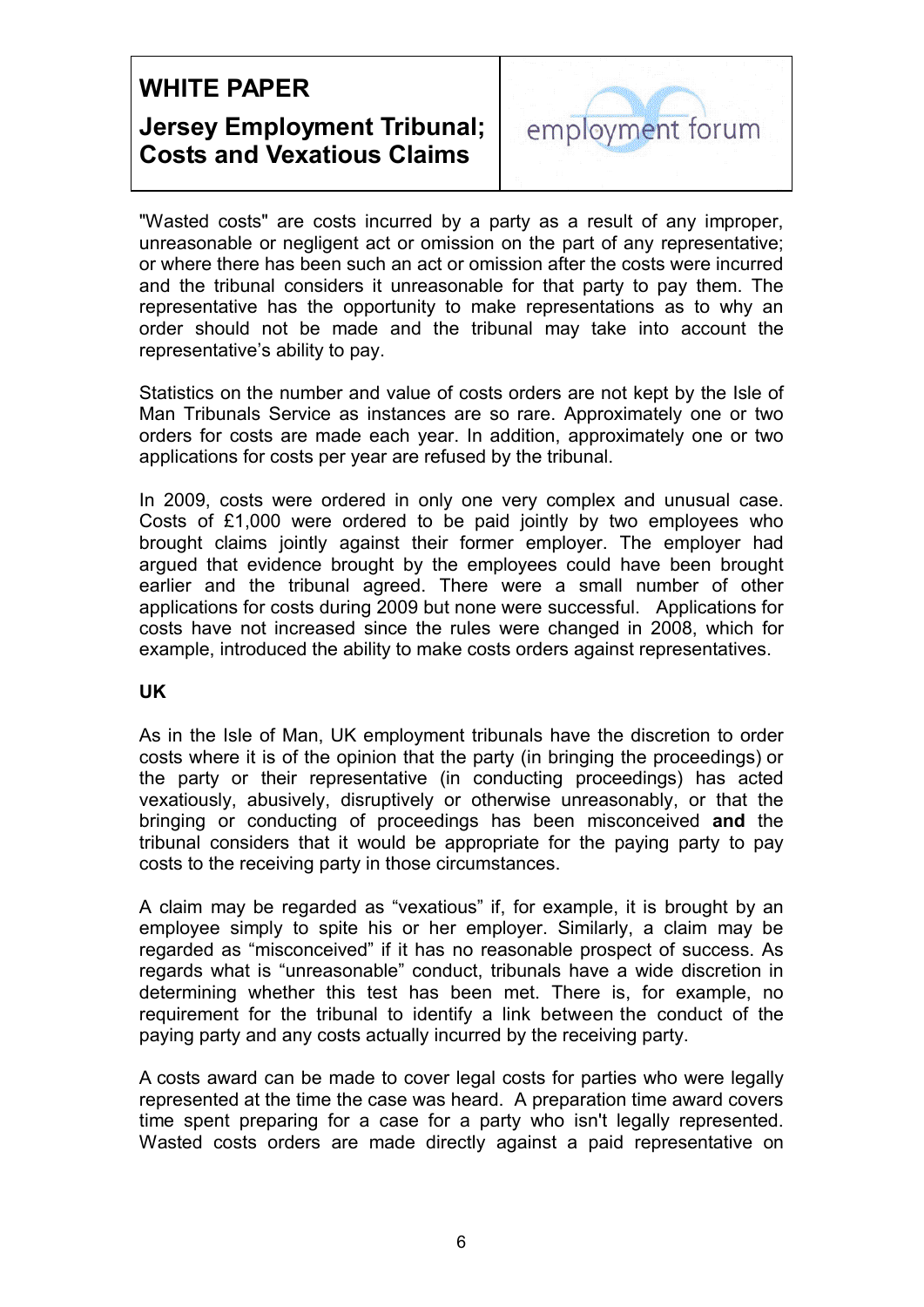

account of their own unreasonable conduct (but only representatives who are acting in pursuit of profit).

In practice, costs orders are rarely made. They usually happen when the applicant withdraws the claim at the very last minute, or when one party fails to attend a hearing without advance warning to the tribunal. Costs may also be awarded if a case is completely without merit, or if one party prolongs the hearing unnecessarily by bringing up irrelevant matters or calling too many witnesses.

A 2001 UK Government review, which was intended to promote conciliation and reduce litigation, suggested increasing the use and size of awards of costs in certain circumstances. The amendment introduced an express power to take into account the unreasonable behaviour of a party's representative and a new power to make costs orders because an application is 'misconceived'.

The limit on costs that the tribunal may award was increased from £500 to £10,000. A tribunal may order that costs be subject to a detailed assessment by a county court, in which case costs awarded may exceed £10,000 and the parties may also agree that costs of more than £10,000 are to be paid.

In the reporting year 1999/2000, 103,935 Tribunal applications were registered and costs were awarded in 407 cases, of which 291 were against the respondent (i.e. the employer) and 116 were against applicants. This compares to 151,000 claims being accepted in 2008/9 and in the same period, costs were awarded in 367 cases (not including costs awarded for waste or preparation). The median award for costs was £1,100, the average award £2,470 and the maximum award was £25,000. (See Appendix 1 for more detail on the UK figures for 2008/9.)

 *withdrawing the claim."* The report states that the use of such tactics, and In March 2004, the UK Citizen's Advice Bureau published a paper setting out its concerns and evidence in relation to *"the widespread use of unjustified threats by employers or their legal representatives to seek costs against employment tribunal applicants, with a view to intimidating them into*  their potential impact on applicants with valid cases, had increased significantly since 2001 when the UK government increased the maximum amount of costs that may be awarded by a tribunal from £500 to £10,000. Appendix 2 provides the examples set out in the CAB report of cases where orders for costs were made in the UK.

Since that report was released, there is reported to have been a decline in the number of complaints about the making of costs threats by employers'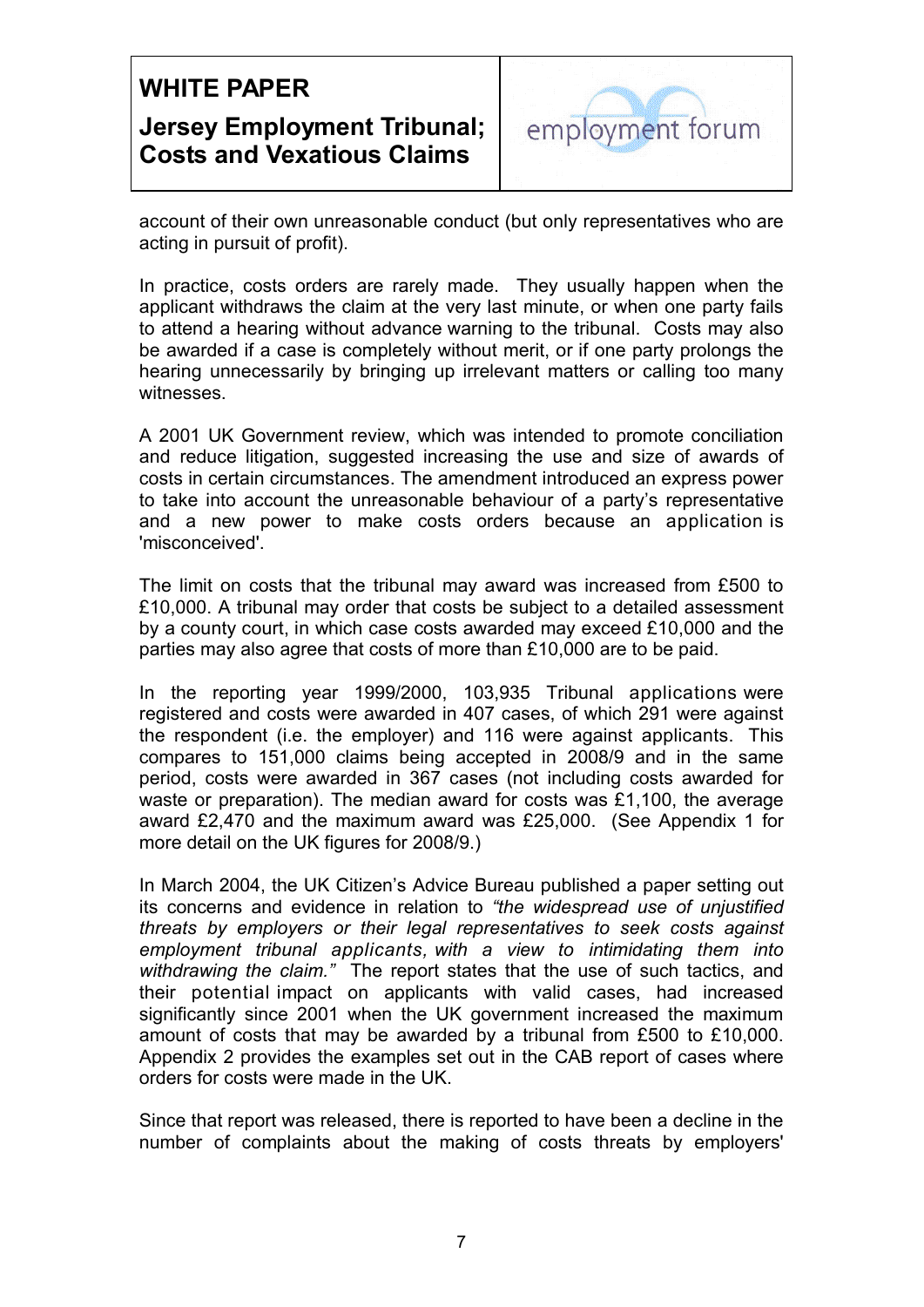

lawyers in the UK, and the actual number of costs awards against the applicants is fairly small.

### **Guernsey**

Guernsey's Employment Protection (Recoverable Costs) Order, 2006 came into force in March 2006. The Order prescribes the maximum amounts of witness costs and other costs which may be awarded by the Employment and Discrimination Tribunal in favour of any party to proceedings before it under the Employment Protection (Guernsey) Law, 1998. Identical Orders and amounts of costs apply in relation to Guernsey's Sex Discrimination Law.

The general rule is that parties bear their own costs, which is in keeping with the principles of States Resolution. The Order provides that no costs may be recovered by a party in respect of the costs, fees and expenses of his Advocate or other legal adviser. Some costs, fees and expenses however may be recovered by a party; witness costs, administration costs and the party's own costs.

The following witness costs may be recovered;

1) No more than the expenses actually and reasonably incurred;

a) for board and lodging overnight when a witness must be away from home in order to attend, and

b) expenses in travelling to and from the place of the hearing for the purpose of attending to give evidence.

2) For loss of earnings, not exceeding £100 per day,

3) Where the witness is an expert witness, £60 per hour, for attending to give expert evidence and £600 for work in connection with the preparation of such evidence.

The Commerce and Employment Department may recover;

1) £20 in respect of the issue of each witness summons �

2) A maximum of £100 per day in respect of the costs, fees, expenses and allowances of the Tribunal and the members thereof, and

3) A maximum of £100 per day in respect of the costs, fees and expenses of the holding or conduct of the hearing (other than the costs, fees, expenses and allowances of the Tribunal and the members thereof).

The maximum costs which may be recovered by a party are;

1) No more than the expenses actually and reasonably incurred;

a) for board and lodging overnight when a witness must be away from home in order to attend, and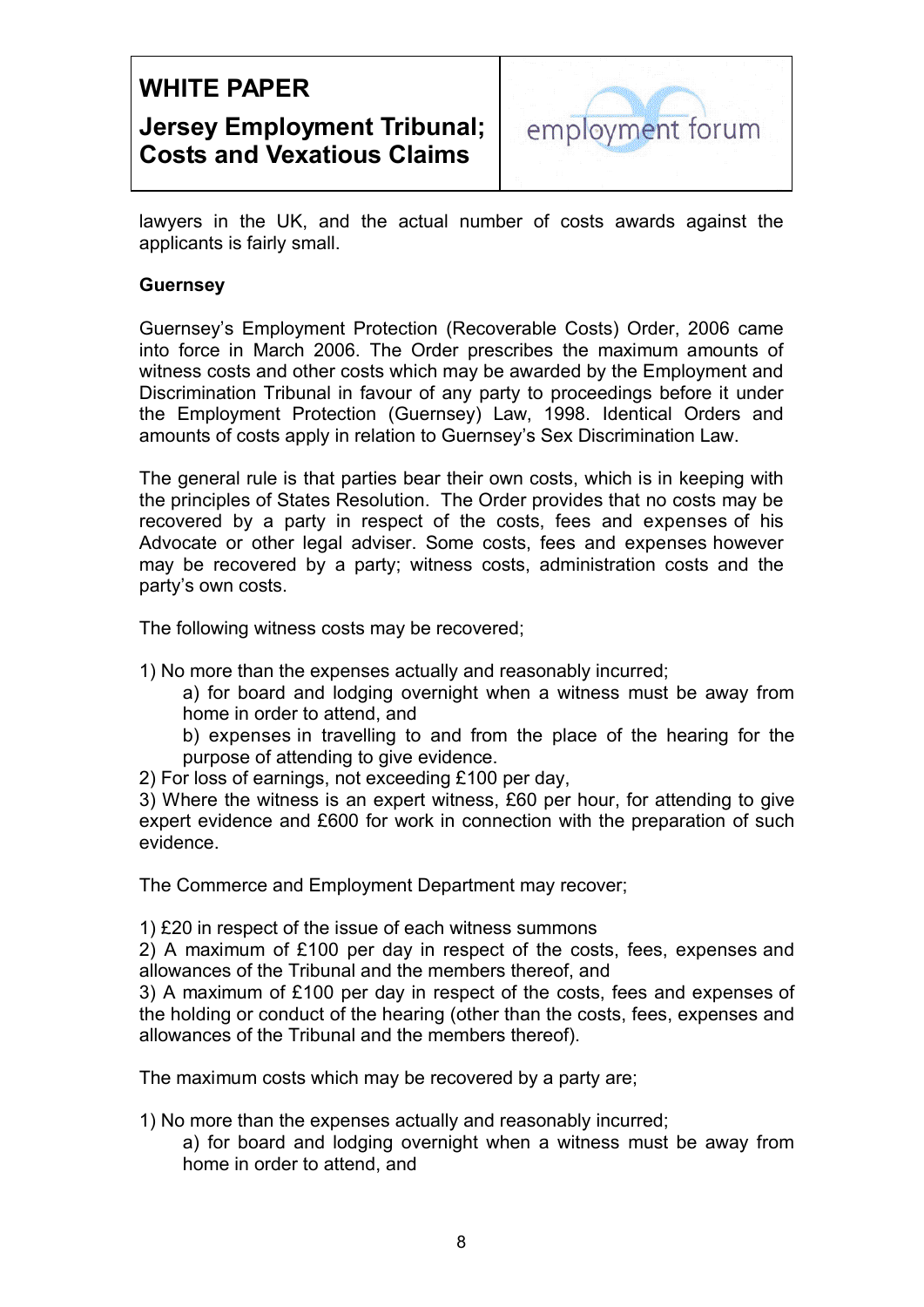

b) expenses in travelling to and from the place of the hearing for the purpose of attending to give evidence.

2) £100 in respect of his costs, fees and expenses reasonably incurred in the preparation or presentation of his case.

It is very unlikely that a Tribunal will award costs without a request from a party, however in one case the Tribunal awarded a small amount to the employee because the employer had tried to defend an indefensible claim.

Costs have only been awarded in about six cases in the past 11 years and have never been awarded in respect of a 'vexatious' or 'frivolous' claim. This is thought to be because the Tribunal will generally have disposed of the claim at an early stage of the proceedings, before significant costs have been incurred by the parties. These cases are also more likely to be 'conciliated' with a small settlement from the employer, or a withdrawal by the applicant during conciliation as they realise their case is weak.

In the past 11 years, it is estimated that three Tribunal cases in Guernsey may have been considered 'vexatious'. Although some claims may be misguided in terms of whether the employee has been 'unfairly treated' as opposed to being 'unfairly dismissed', most applicants have a genuine belief that they have suffered a wrong. A claim out of naivety is not the same as a vexatious claim and a tribunal would not penalise such an applicant by awarding costs.

In Guernsey's experience, 'vexatious' claims are generally made by applicants with a weak case who are legally represented, in that the lawyer is hoping to obtain a settlement for their client through the conciliation process, by placing the burden on the employer having to defend the claim. Often these settle in conciliation, so the issue of costs does not come before the Tribunal.

The amounts that can be awarded are intentionally small to reflect the States policy that the process should remain available to all people, without fear of costs being awarded against them, and to ensure that as far as practicable, the process is as informal, non-legalistic and inexpensive for both parties.

### **SECTION 3 – The current enforcement procedure**

The Forum has considered in detail the existing procedure for the submission and administration of Employment Tribunal claims. *If you have any comments on the existing procedure, please include these in your response to the Forum.* 

**The Tribunal application –** Once received by the Tribunal, the initial application will be acknowledged (in writing) and a copy sent to the employer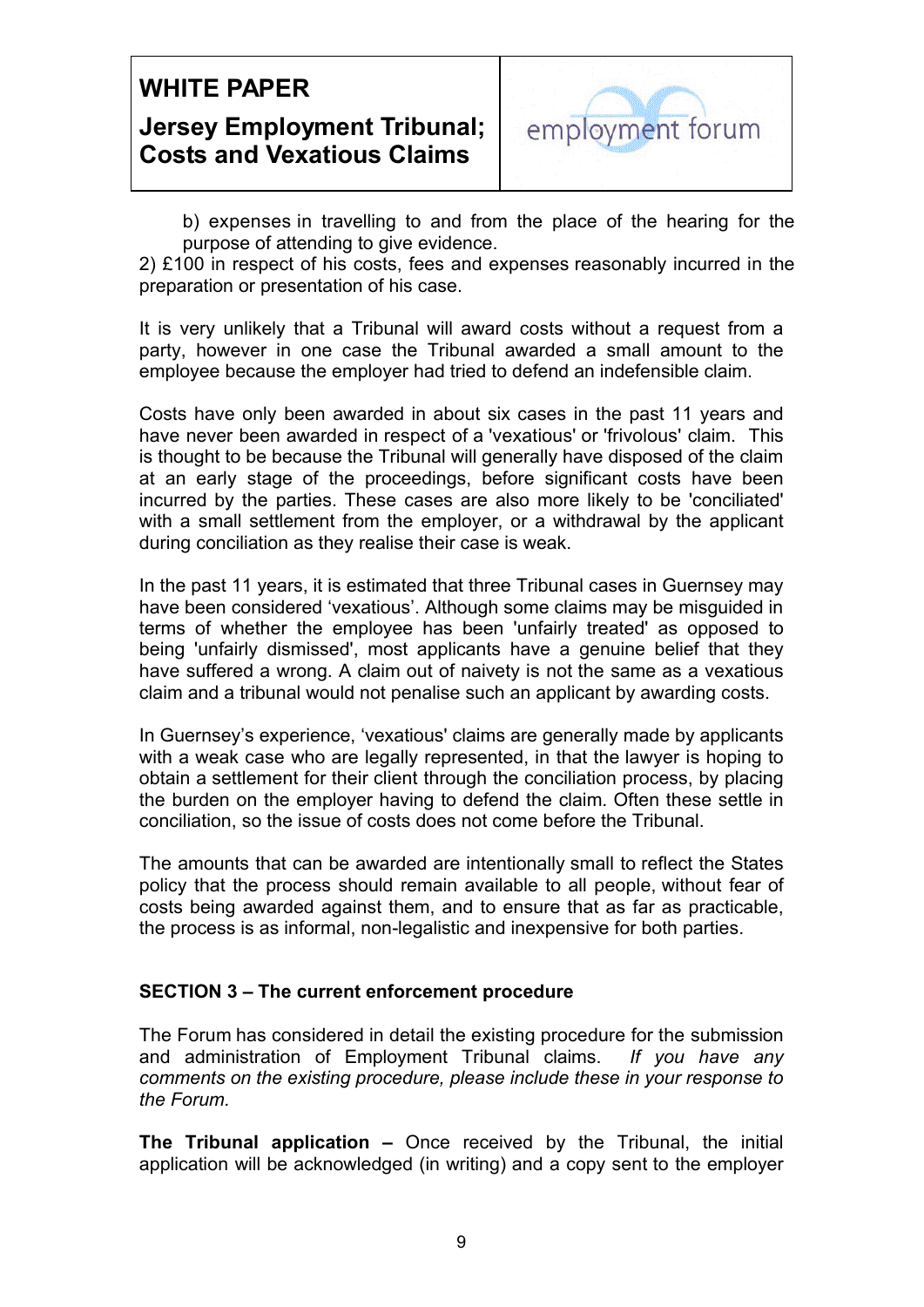

asking for a response. When the response form is received, it is acknowledged (in writing) and a copy is sent to the employee (or former employee). Copies of both forms are then sent to JACS, unless the parties indicate they do not wish to conciliate. A Conciliation Officer then contacts both parties individually to offer Conciliation.

 process until conclusion of the hearing. IT is possible for a party to withdraw If the conciliation process is successful and a conciliated settlement is reached between the parties, then the case is closed and no further action is taken. The option to conciliate remains open to the parties throughout the from the case process at any time.

If one or both parties are unwilling to take part in conciliation, or if the conciliation process fails to reach a settlement between the parties, a Tribunal is appointed to hear and determine the outcome of the claim at a formal hearing.

Tribunal application forms reflect the provisions of the Employment Law and are often presented with mistakes or incongruities. The Chair and Deputy Chair are legally qualified and they deal with these issues as they arise. This is essential to the consistent acceptance of applications to the Tribunal system, prior to submission of an application to JACS for conciliation.

JACS provide a good filter for Tribunal applications. During 2009, 163 Tribunal claims were passed to JACS by the Tribunal, 102 of which were resolved by conciliation (71%). JACS has advised the Forum that only around one in a hundred people refuse conciliation via JACS.

**Interim and Directions hearings –** These hearings are generally convened at short notice because they are necessary for the proper management of cases. Sometimes the Chair will sit alone, however a panel may be convened if there are facts to be identified or the hearing involves the exercise of a discretion (e.g. deciding whether to accept a late application for unfair dismissal).

Directions hearings are a type of Interim hearing to deal with practical matters. These are generally managed by the Chair alone and are for the purpose of giving directions (orders) on administrative matters involved in the due process of the case, for example, on the time limits for the exchange of information between the parties in the lead up to the hearing.

The majority of Tribunal cases go ahead without an Interim hearing. A decision to convene an Interim hearing may come about because: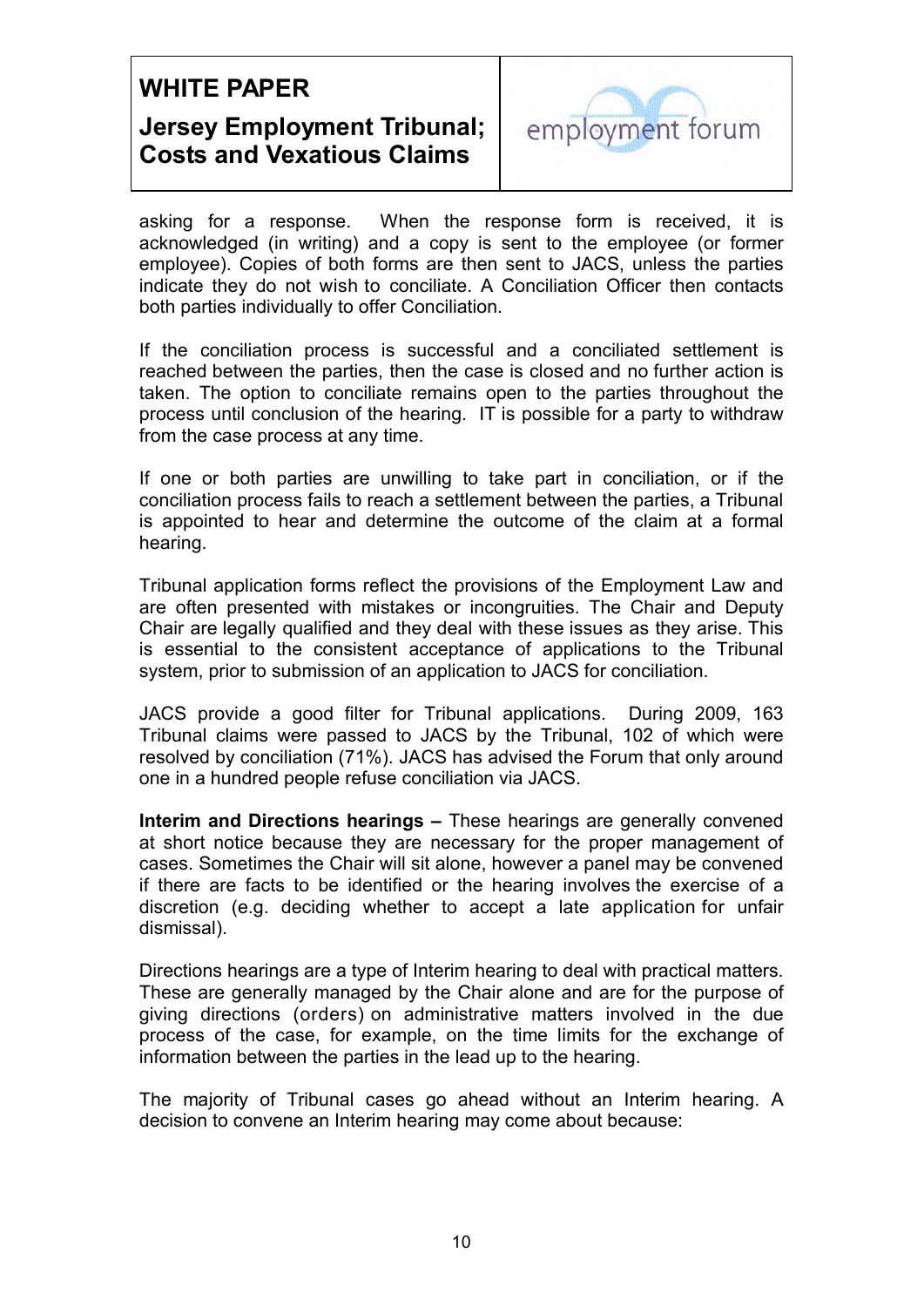

- The Chair identifies that there is something wrong with the initial application under the Law. The Chair will flag the issues and call a hearing. The Tribunal Secretary will warn the parties of the defect and try to resolve it without the necessity for a hearing, where possible.
- During the administration of a case, it is clear to the Tribunal Secretary that the parties disagree on a particular point and the Chair will convene an Interim hearing to deal with that particular issue (case management) which may then result in a Directions hearing.
- An employer (usually unrepresented) asks for a hearing to be held to strike out the employee's claim on the basis that it is 'scandalous' or without merit. JACS will recommend that an employer seeks an interim hearing if they believe that a claim may be vexatious.
- A lawyer acting for an employer requests an Interim hearing to identify heads of claim and to ask for specific Directions to be made. These are generally requested at appropriate points in the administration of the case.

 hearings and Interim hearings (see Appendix 3). The Employment Tribunal The Tribunal's self imposed regulations (which are not Law, but are followed as a matter of practice) specify the procedure in relation to holding Directions 'Users Guide', which is provided to parties, states that a party may request a case management hearing at any time by contacting the Secretary to the Tribunal. These documents are publicly available on the Tribunal's website<sup>1</sup>.

Details of the option to request an Interim hearing are included in the Tribunal Secretary's letter acknowledging receipt of an employers response form, which states that "an Interim hearing may be held at any time after a complaint has been received for the purpose of dealing with any interim issue such as striking out, dismissing or amending any part of a claim." The option is also specified in the letter notifying both parties of the main hearing date.

**Striking out –** Article 89 of the Employment Law gives the Tribunal powers equivalent to the Royal Court to strike out a claim on specified grounds (see page 2 which specifies the grounds). An employer who wishes to strike out the employee's complaint must apply to the Tribunal. The Tribunal tends to deal with strike out applications at Interim hearings.

The Tribunal is most likely to strike out a complaint because it has no reasonable prospect of success in that the complaint lacks the necessary legal substance to proceed, or the party does not meet the criteria required by

 $\overline{a}$ 

www.jerseyemploymenttribunal.org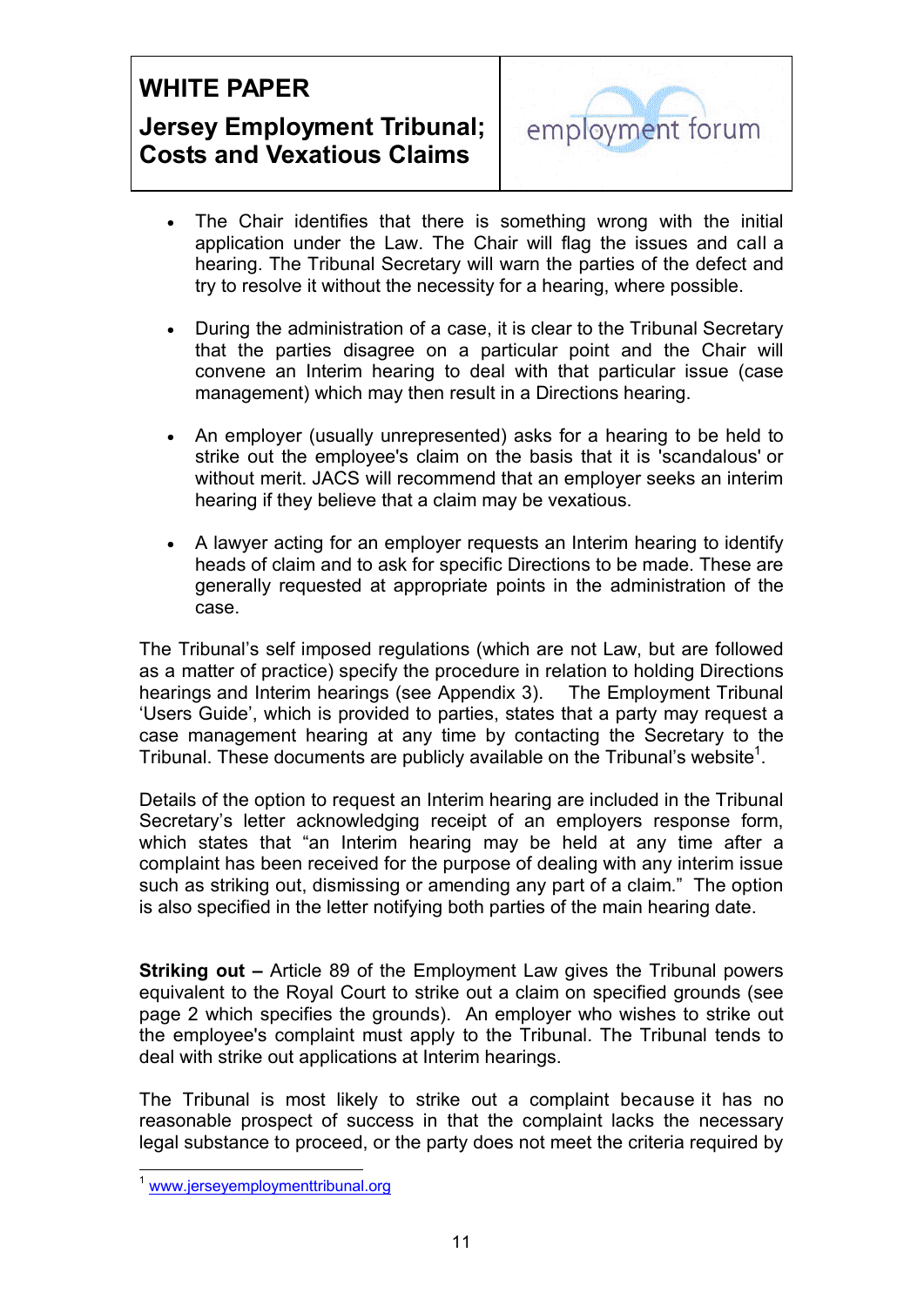

the Law to bring the action, for example, the individual was not an 'employee' as defined by the Employment Law.

The Tribunal may strike out a claim where the party bringing the claim does not respond to further correspondence in regard to the process of the hearing. Prior to striking out such a claim, the Tribunal Secretary will write to the party advising them that their claim will be struck out if they do not contact the Tribunal within a specified time period.

**Failure to attend** - There are very few cases where one party does not attend a hearing. Of approximately 85 cases listed for hearing during 2009, only 6 or 7 employees did not attend the hearing. Conversely, there were 2 or 3 instances where the employer did not attend the hearing.

During the administration of a hearing, the Tribunal Secretary keeps in touch with the parties to ensure that they attend and tries to identify situations where he feels that they might not attend. However, a party might decide not to attend a hearing for any number of reasons, such as;

- the party feels intimidated by the process
- the employee feels intimidated by the employer
- the employee has moved on from the incident
- the party has moved away from the Island and not informed the Tribunal Secretary.

In the absence of one party, the Tribunal will either strike out the case, or attempt to deal with the case in the party's absence on the basis of the information contained in the application and response forms.

### **SECTION 4 – Suggested changes to the current procedure**

A number of potential solutions have been suggested to the Forum in order to reduce vexatious Employment Tribunal claims. If you have any comments on the following suggestions, please include these in your response to the Forum.

**JACS to validate Tribunal applications –** An employers' association has suggested that JACS should have greater powers to prevent the escalation of vexatious claims to the Tribunal.

Due to the confidentiality of the service, JACS does not discuss an employee's complaint with an employer, unless the employee gives their permission. Likewise, JACS would not discuss any advice given to an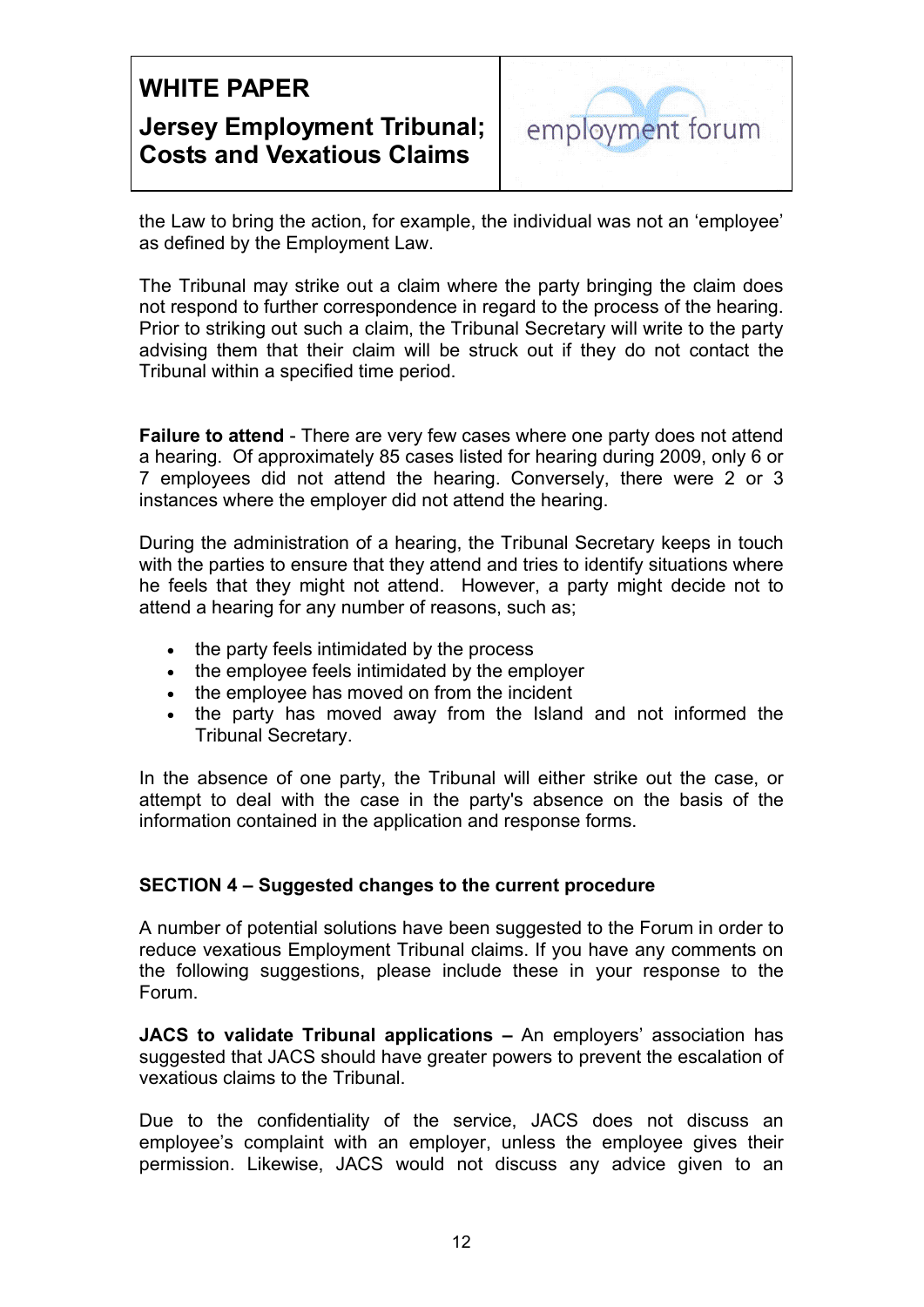

employer with the employees of that business, without the permission of the employer. There is concern that this could lead to a situation where JACS has assisted with a Tribunal application on the basis of false information given by that employee (e.g. claiming not to have been given a contract of employment or pay slips).

It has been suggested by the employers' association that if employees are **required** to allow JACS to discuss any grievance with the employer, prior to submitting an application to the Tribunal, there may be early settlement by negotiation and consent. This could be achieved by providing that the Tribunal will only accept an application if it is accompanied by a validating certificate from JACS, stating that JACS has discussed the grievance with both parties and is satisfied that there is a legitimate case to answer. JACS would then refuse to validate a Tribunal application if the employee refused to allow JACS to confer with the employer.

Both JACS and the Employment Tribunal find this suggestion unacceptable as it would remove the neutrality of JACS. It is not the role of JACS to decide whether a claim may proceed to the Employment Tribunal, nor can JACS give legal advice; it is for the Employment Tribunal (with its legally qualified Chairman and Deputy Chair) to determine whether there is a legitimate case to answer.

The Forum does however consider that there may be some benefit in requiring an employee to confirm (via a validating certificate if appropriate) that they have taken the advice of JACS (or other appropriate adviser) prior to submitting an application to the Tribunal. The employee may of course decide not to take any advice provided.

**A lodging fee –** The same employers' association has also suggested that the Tribunal could require a small fee for a claim to be lodged, around £50- 100. The fee would be repaid to the applicant if their claim is successful. If the claimant does not win their case, the fee would be given to the employer as a contribution towards their costs. In genuine cases of hardship, the Tribunal Secretary would have the power to waive the fee if he was satisfied that there was a genuine case to answer (as certified by JACS).

Having discussed this option with JACS and the Employment Tribunal, the Forum is concerned that even a small lodging fee would be prohibitive; it denies people their rights and is likely to discourage genuine claims. A fee of £50 is a significant sum to an individual who may have lost their job, or has not been paid wages owed. Any less than £50 may still be restrictive to low paid applicants, however is unlikely to be a deterrent to a truly vexatious claimant.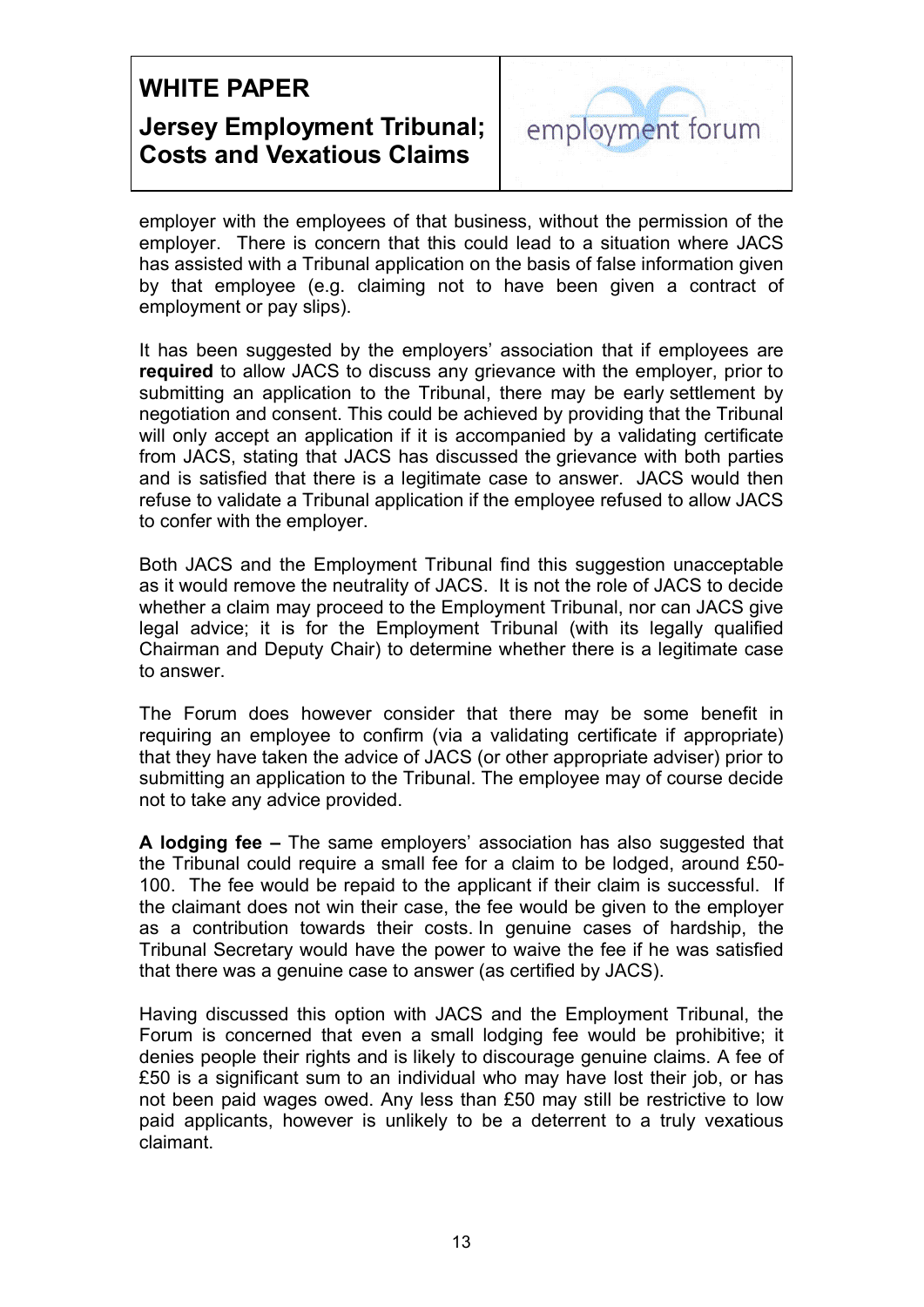

**Power to award costs for legal representation –** In order to address the concerns that have been raised with the Minister, it would be necessary to give the Tribunal the power to award costs for legal representation. The power to award other minimal costs (e.g. witnesses travel expenses, as in Guernsey) is unlikely to address concerns about the cost of defending a Tribunal claims or deter truly vexatious claims.

If legal costs were available, it would be necessary to introduce tribunal rules and procedures on how costs can be applied and awarded, resulting in the process becoming more legalistic as more professionals become involved in the conduct of cases. The Tribunal has advised the Forum that currently around one in three employers are legally represented at hearings. A costs award of up to £10,000 may be attractive to a junior lawyer or a small legal practice, which is likely to result in an increase in the number of legally represented parties, which is contrary to the purpose of the Tribunal.

The Tribunal is intended to be a quick, accessible, straightforward means of resolving disputes; there is a risk that the power to award costs will destroy that ethos. The Tribunal's rules and procedures have been deliberately kept to a minimum so that parties are not discouraged from attending without legal representation. The Tribunal actively encourages parties to attend without a lawyer and will guide the process to ensure that there is a fair hearing.

Since October 2009, the Tribunal has had the power to reduce an unfair dismissal award if it considers that the employee has contributed in some way to his dismissal. The Tribunal may take into account other just and equitable circumstances that merit a reduced award, so any element of malice in the claim may be reflected in the ensuing reduction. The Tribunal may also reduce an unfair dismissal award where the employee has refused an offer made by the employer, before the commencement of proceedings, for an amount equal to the maximum amount that the Tribunal could award in that case.

As noted by the UK's Citizen's Advice Bureau, the threat of costs being incurred by a party can be used as a form of intimidation and thus interfere in the due process of a case, particularly if there is no opportunity to discuss in advance with an employee whether their claim is likely or unlikely to succeed.

For these reason the Forum believes that the Tribunal should not have the power to award costs in respect of legal representation.

If it were to be decided that the Tribunal should have the power to award costs to a party, the Forum would wish to consider in more detail the specific circumstances in which the Tribunal may consider awarding costs (e.g. where a party has been misconceived in bringing proceedings, or has caused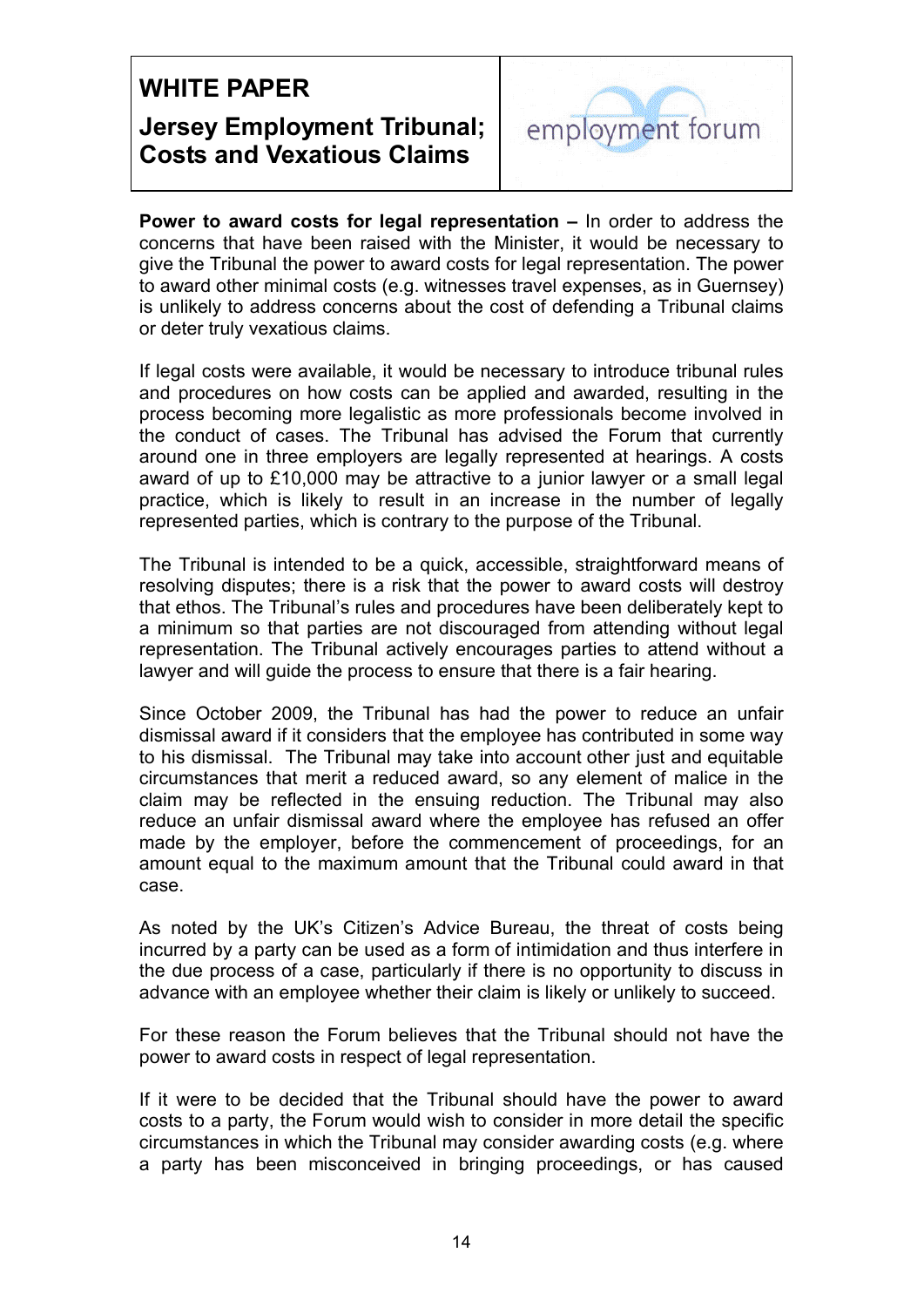

detriment to the other party by delaying proceedings), what actions the Tribunal must take before making an awards for costs (warning the party of the potential award, holding an Interim Hearing), what other types of costs may be awarded (preparation time, parties and witness expenses and costs ordered against a representative), and the maximum total costs award that should available.

### **SECTION 5 – The Proposal**

hearing. It had been suggested that the Tribunal should have the power to award costs to compensate employers who are forced to incur expense and inconvenience because of what they perceive as spurious claims made against them by former employees, as well as where employees do not turn up for the Tribunal There is a concern that employees have 'nothing to lose' by submitting an application to the Tribunal. The Forum appreciates that there may a considerable amount of work and cost for an employer involved in presenting a case, even if it is eventually struck out, particularly for a small business.

JACS and the Employment Tribunal have advised the Forum that although a small number of employees may take a claim to the Employment Tribunal, despite having been made aware that they have little chance of success, there are very few instances of truly vexatious claims, where the applicant takes a claim maliciously or without cause, solely with the intention of embarrassing or inconveniencing their previous employer.

 legally represented. In addition, when costs are awarded by a tribunal, they Evidence from other jurisdictions shows that costs are very rarely awarded, and that applications for costs tend to arise only when one of the parties is are very rarely in respect of a vexatious claim. In the UK, for example, costs tend to be awarded when one party withdraws from or fails to attend a hearing at short notice or without advance warning to the tribunal. In Guernsey, costs have never been awarded in respect of a vexatious claim as such claims are generally disposed of early in the process.

The desired outcome is that genuinely vexatious claims are avoided, so that employers are not faced with undue (financial and reputation) costs of defending a claim, whilst ensuring that employers and their representatives do not deter genuine claimants with threats of claims for costs.

The Forum considers that a reasonable system to dispose of such claims is also already in place in Jersey. It is clear that the Tribunal is already taking active steps to ensure that only cases relevant to the Law proceed to a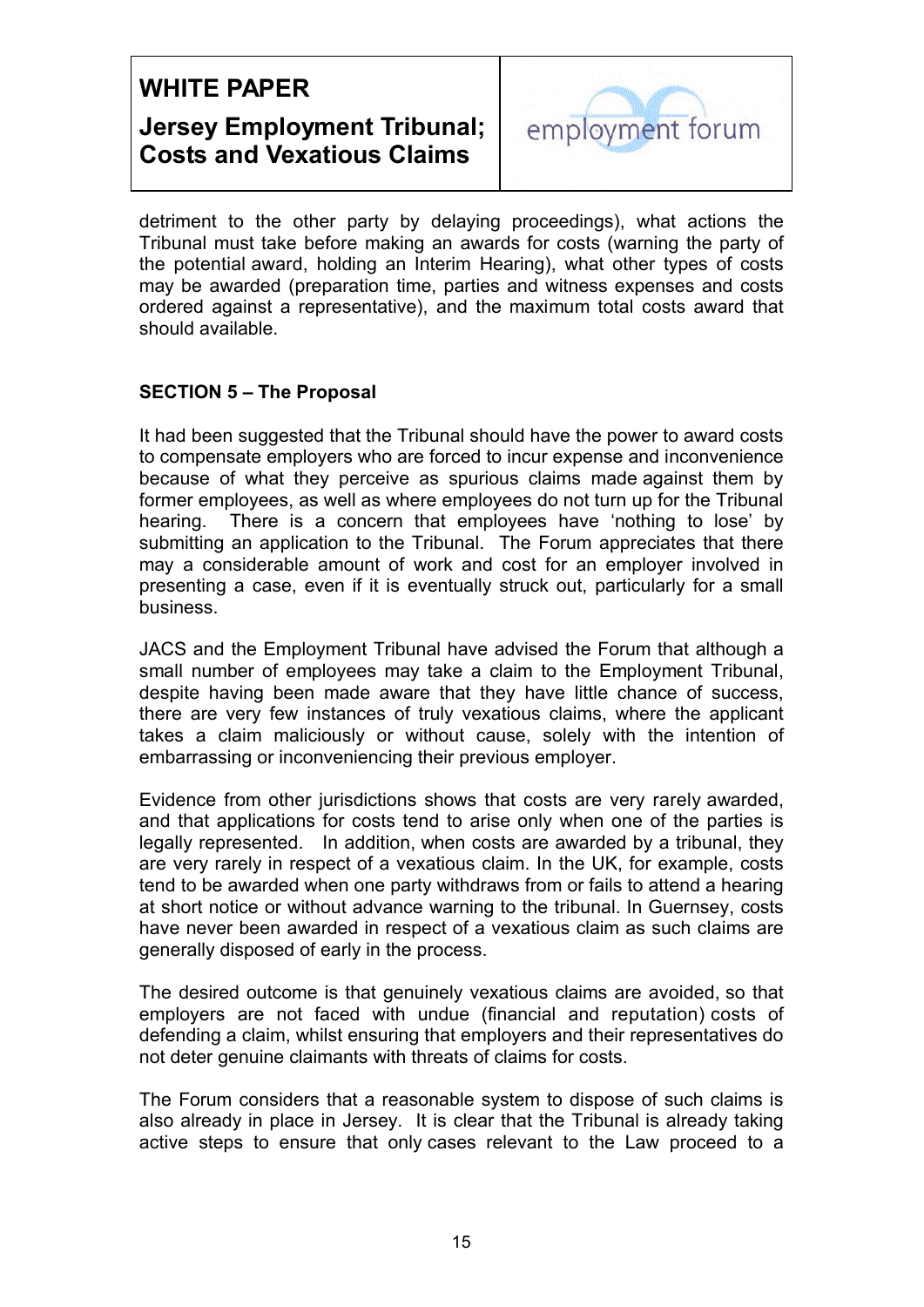

hearing to reduce instances of vexatious claims and has methods of keeping down parties' costs.

The Forum proposes the following improvements to the existing enforcement mechanisms. *If you have any comments on the proposals, please include these in your response to the Forum.* 

- 1. Employees must continue to be encouraged to use the free and impartial services of JACS and JACS should continue to provide a neutral role. The Forum proposes that when submitting an application to the Tribunal, an employee should be required to confirm (via a validating certificate if required) that they have taken professional advice from JACS, or another relevant adviser (e.g. a lawyer or Citizens' Advice Bureau adviser). The Forum notes that although currently only 1 in 100 employees refuse conciliation via JACS, this situation may change in the future.
- has no reasonable prospect of success. 2. The Forum understands that the Tribunal has begun to undertake more Interim and case management hearings as cases have become more complex and proposes that the Tribunal should continue to use the Interim hearings procedure to deal with specific issues that need to be decided before the main hearing and to strike out a complaint where it
- 3. The Forum understands that the majority of cases proceed directly to a Tribunal hearing with no request for an Interim hearing. The Forum proposes that awareness should be increased of the option for either party to request an Interim hearing at an early stage in the process. This information is already included in the Tribunal's correspondence with employers, however the Forum feels that it would be beneficial for this information to be given more prominence in correspondence, as well providing more detail in the Tribunal Users Guide to explain the purpose of such a hearing, giving examples of the types of issues that may be dealt with and the potential outcomes of such a hearing. JACS may also be able to raise awareness in their literature and training sessions.
- 4. The Forum proposes that the Tribunal should publicise and clarify the level of procedural support that it can provide to non-represented parties (both employers and employees) throughout the application process and at a Tribunal hearing and also proposes that employers could be encouraged not to bring a legal representative in simple cases in order to reduce their costs.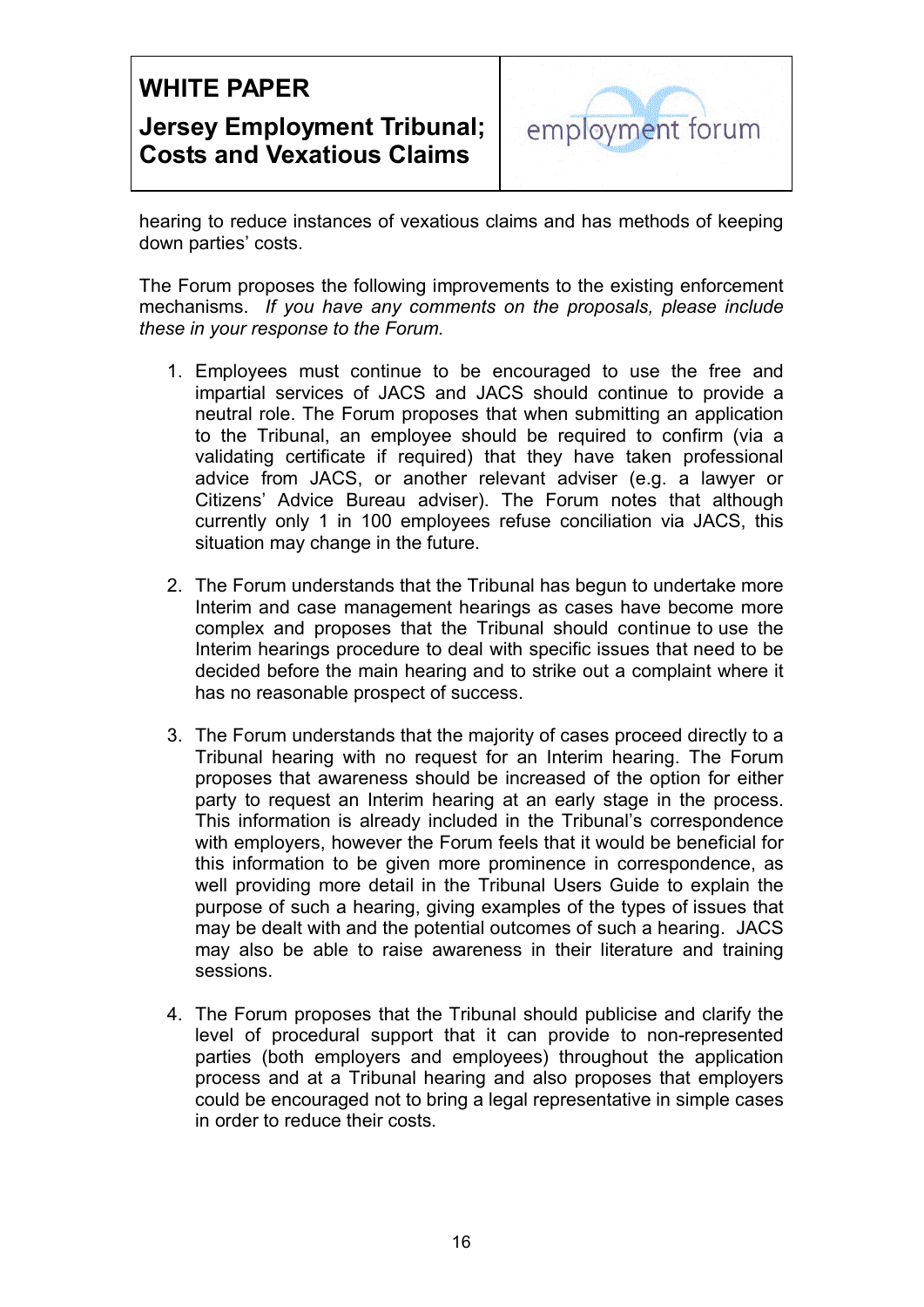

*The Forum would be grateful to receive your comments on any aspect of this White Paper.* 

Please send your comments to the Employment Forum, by **Friday 18 June 2010**, either by email, post or fax to;

Miss Kate Morel Secretary to the Employment Forum PO Box 55 La Motte Street St Helier JE4 8PE

Telephone: 01534 447204 Fax: 01534 447446

Email: K.Morel@gov.je

 *Bath Street. Please email K.Morel@gov.je if you wish to attend, or return the The Forum will be holding a public workshop giving interested parties the opportunity to discuss this issue. The Workshop will be held on Wednesday 9 June 2010 at the Employment Tribunal premises, First floor, Trinity House, enclosed reply slip.*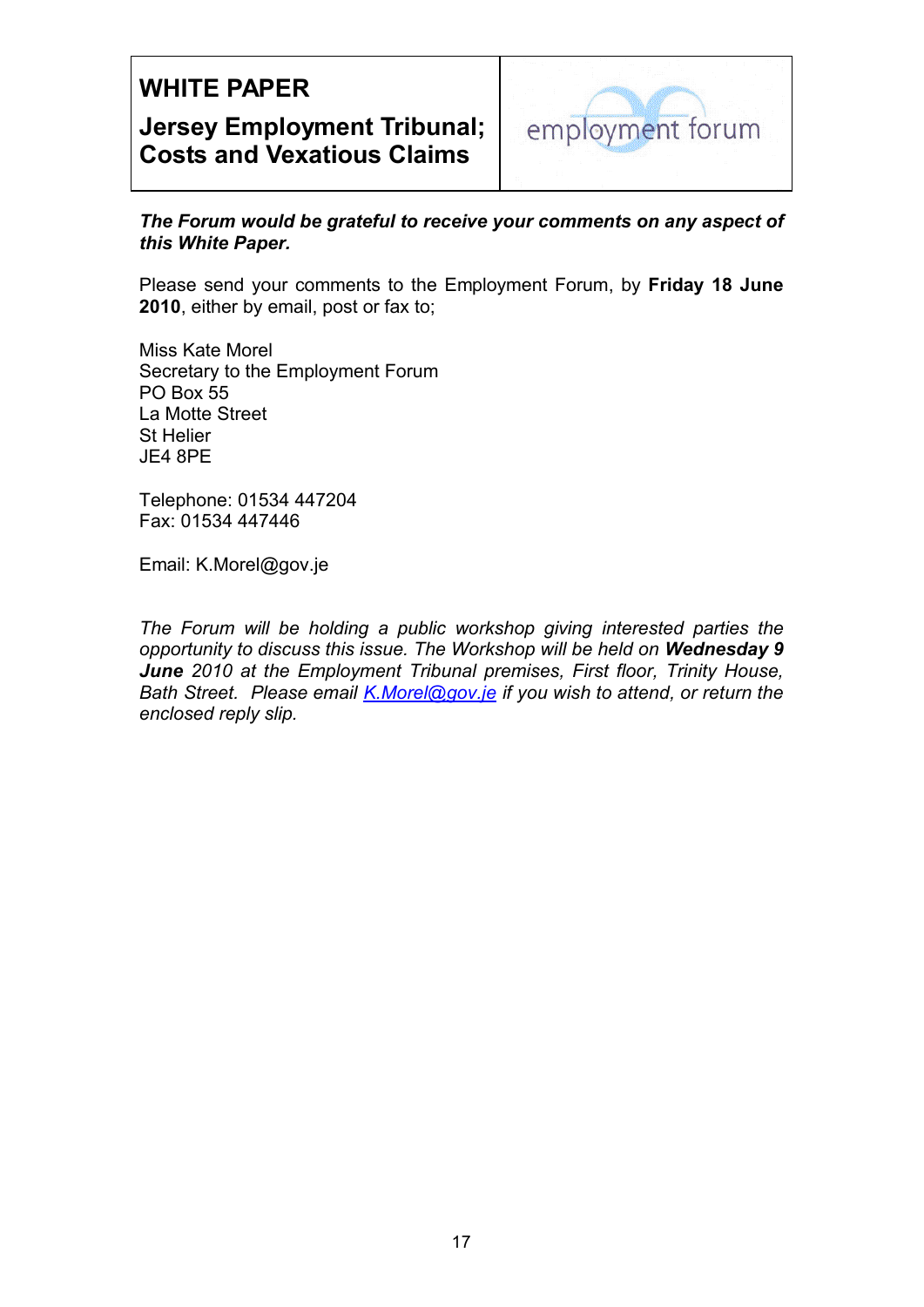

**Appendix 1 - Employment Tribunal awards for costs in the period 2008/9 (not including costs awarded for waste or preparation)** 

|                | <b>of</b><br>No.<br><b>Cases</b><br>awarded<br>to Claimant | No.<br>of<br><b>Cases</b><br>awarded<br>to Respondent |
|----------------|------------------------------------------------------------|-------------------------------------------------------|
| Costs to -     |                                                            |                                                       |
| $<$ £200       | 9                                                          | 27                                                    |
| £201-£400      | 20                                                         | 21                                                    |
| £401-£600      | 16                                                         | 24                                                    |
| £601-£800      | 6                                                          | 20                                                    |
| £801-£1000     | 8                                                          | 29                                                    |
| £1,001-£2,000  | 21                                                         | 46                                                    |
| £2,001-£4,000  | 8                                                          | 45                                                    |
| £4,001-£6,000  | 5                                                          | 19                                                    |
| £6,001-£8,000  | $\overline{2}$                                             | 14                                                    |
| £8,001-£10,000 | 4                                                          | 18                                                    |
| £10,000+       | 3                                                          | $\overline{2}$                                        |
| All            | 102                                                        | 265                                                   |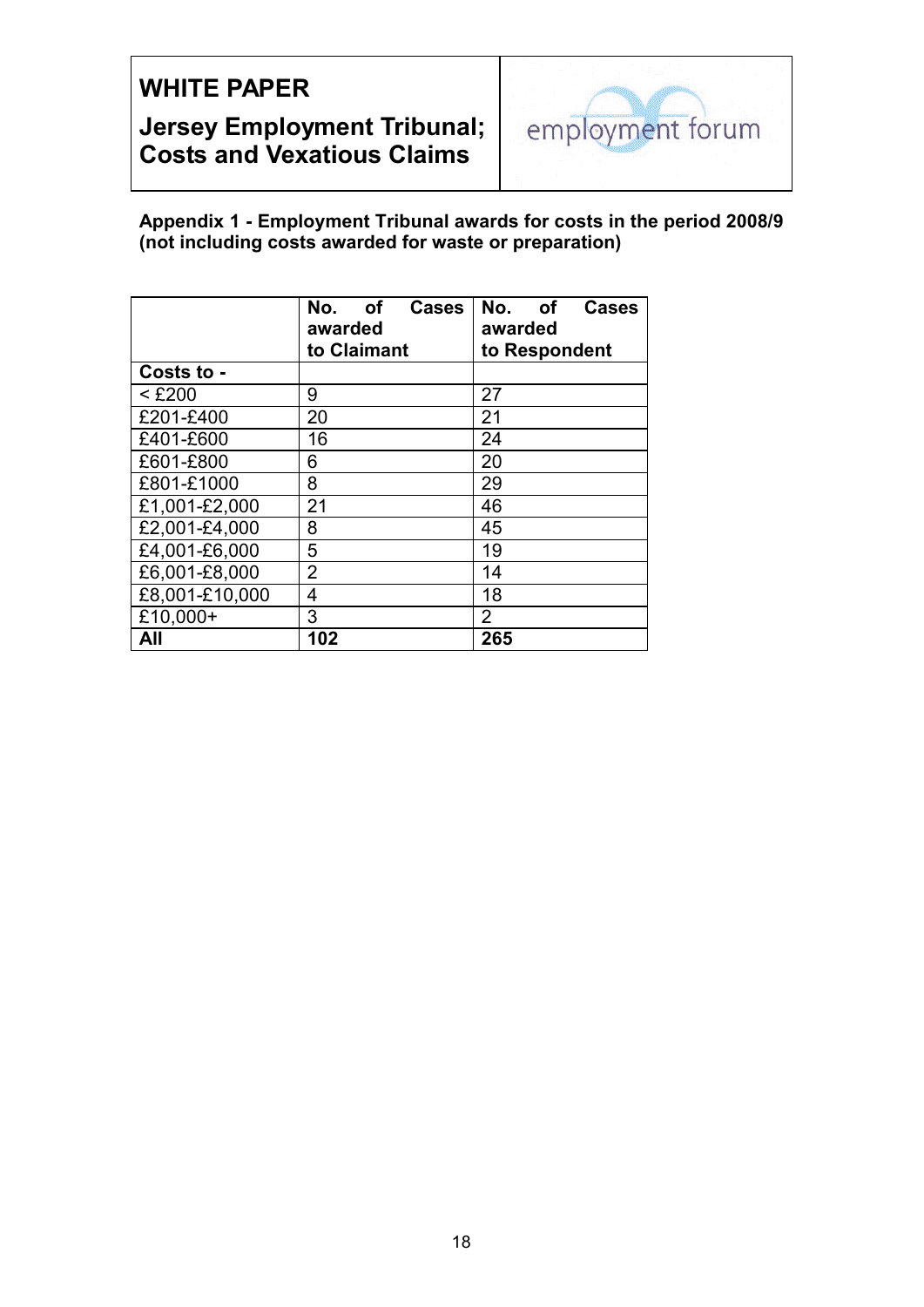

**Appendix 2 - Legal Action Group (Website: www.lag.org.uk) - Examples of Case Histories as reported by CAB, March 2004** 

### **Examples of costs threats by employers' representatives**

**1.** Mr **D** claimed unfair dismissal and was initially acting for himself. The employer's representative wrote to him threatening him with costs, as follows:

> *"It is clear from the facts that your claim is wholly without merit and is bound to fail. Therefore, we hereby place you upon notice of costs as we are of the view that this claim is frivolous and vexatious and is bound to fail. For the avoidance of doubt, if you withdraw your claim, we shall not pursue you for costs."*

Mr D subsequently approached his local law centre, which offered to represent him at the hearing. The Employment Tribunal unanimously decided that he had been unfairly dismissed, and awarded him the maximum compensation of £50,000.

2. **Mr W** made a claim for unfair dismissal and his representatives calculated that he could expect to receive total compensation of approximately £33,000 if his case was successful. While settlement negotiations were taking place through ACAS, the employer's solicitors wrote to his representatives making an offer of £8,000 in full and final settlement of the case. The letter stated the following:

> *"We have advised our client that, both in view of the merits of your client's claim and how the settlement proposal is broken down, the amount sought by your client is unrealistic.….. If your client rejects this offer [of £8,000] and fails to be awarded more than the amount of this offer, we reserve the right to bring this letter to the attention of the Tribunal as evidence of your client's unreasonable conduct in this case and will request that an Order for costs is made against your client."*

The representatives were able to reassure Mr W that the Employment Tribunal does not have any 'payment into court' procedure, as the solicitors wrongly implied. The case has yet to be resolved.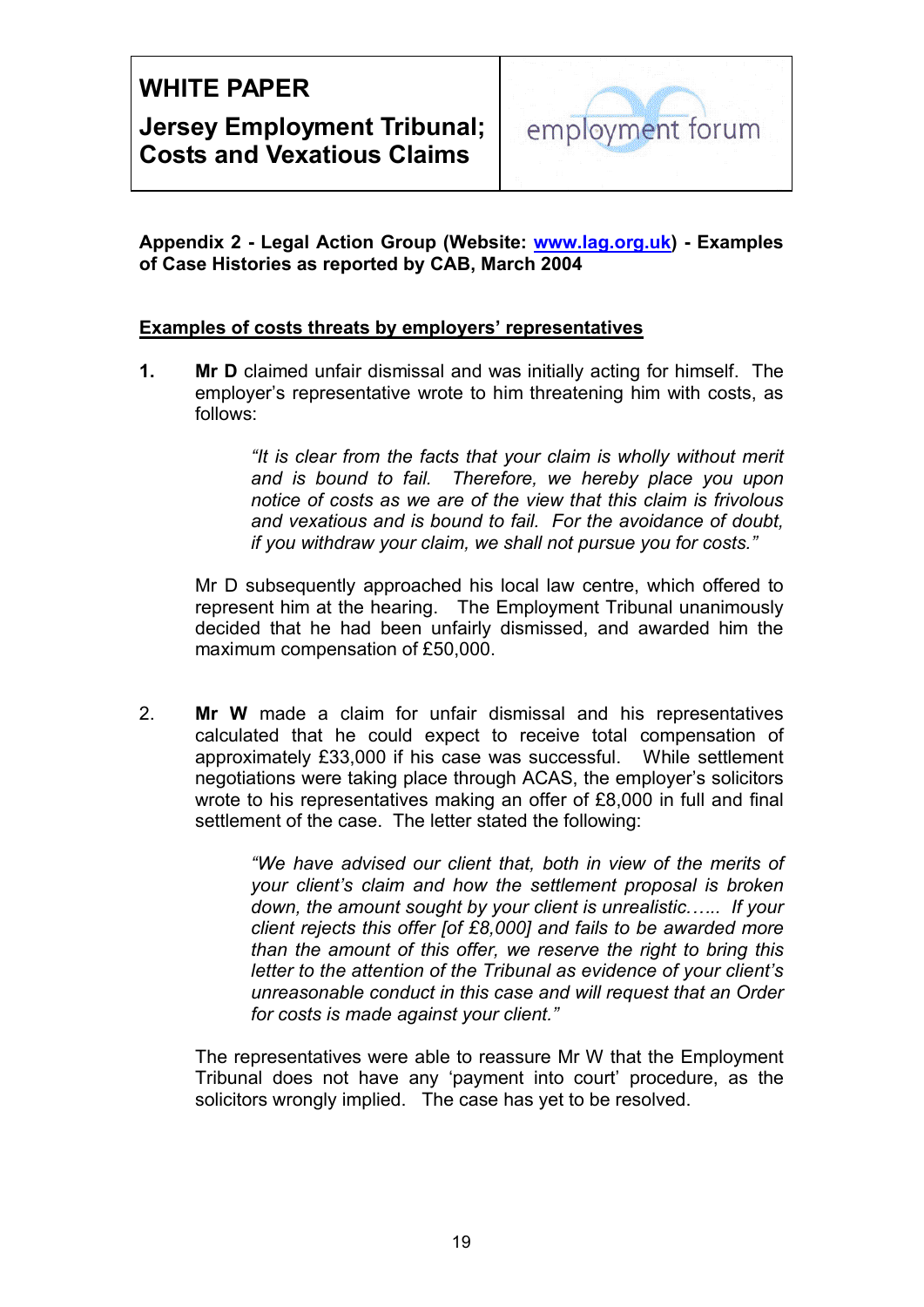

### **Examples of cases where costs orders were made**

**6.** � **Mr G's** Employment Tribunal claim was adjourned because the hearing, listed only for one day, could not be completed. A date was fixed for the resumed hearing but Mr G's representative, Mr E, an independent law consultant, did not attend owing to illness. Another date was fixed but again Mr E did not attend, this time because he was taking part in another tribunal hearing. At short notice he arranged for a colleague take his place who knew little about the case. Mr G was very unhappy about this arrangement and asked the tribunal for an adjournment so that he could find alternative representation.

The tribunal granted the adjournment and, although noting Mr G's 'visible distress' about what had happened, awarded costs of £500, apparently assuming that Mr E would meet this. However, when nine months later Mr E had still not paid the costs, Mr G found himself threatened with County Court action by the solicitors representing the employer.

**7.** Mrs T brought a claim for race discrimination against her employer, a local authority employer. She also cited her managers as corespondents to the case. Just before the start of the hearing, one of the managers, Mr P, came up to her in the waiting room and offered a sincere apology for his discriminatory behaviour towards her. Mrs T felt that she should accept Mr P's apology and withdraw her claim against him. The Employment Tribunal indicated to her representatives that no adverse consequences would arise from her doing this.

Consequently, Mrs T instructed her representatives to withdraw the application against Mr P. She was very surprised and upset when the tribunal made a costs order of £500 against her on the grounds that part of her claim had been withdrawn at the last minute. An appeal has been made against the order.